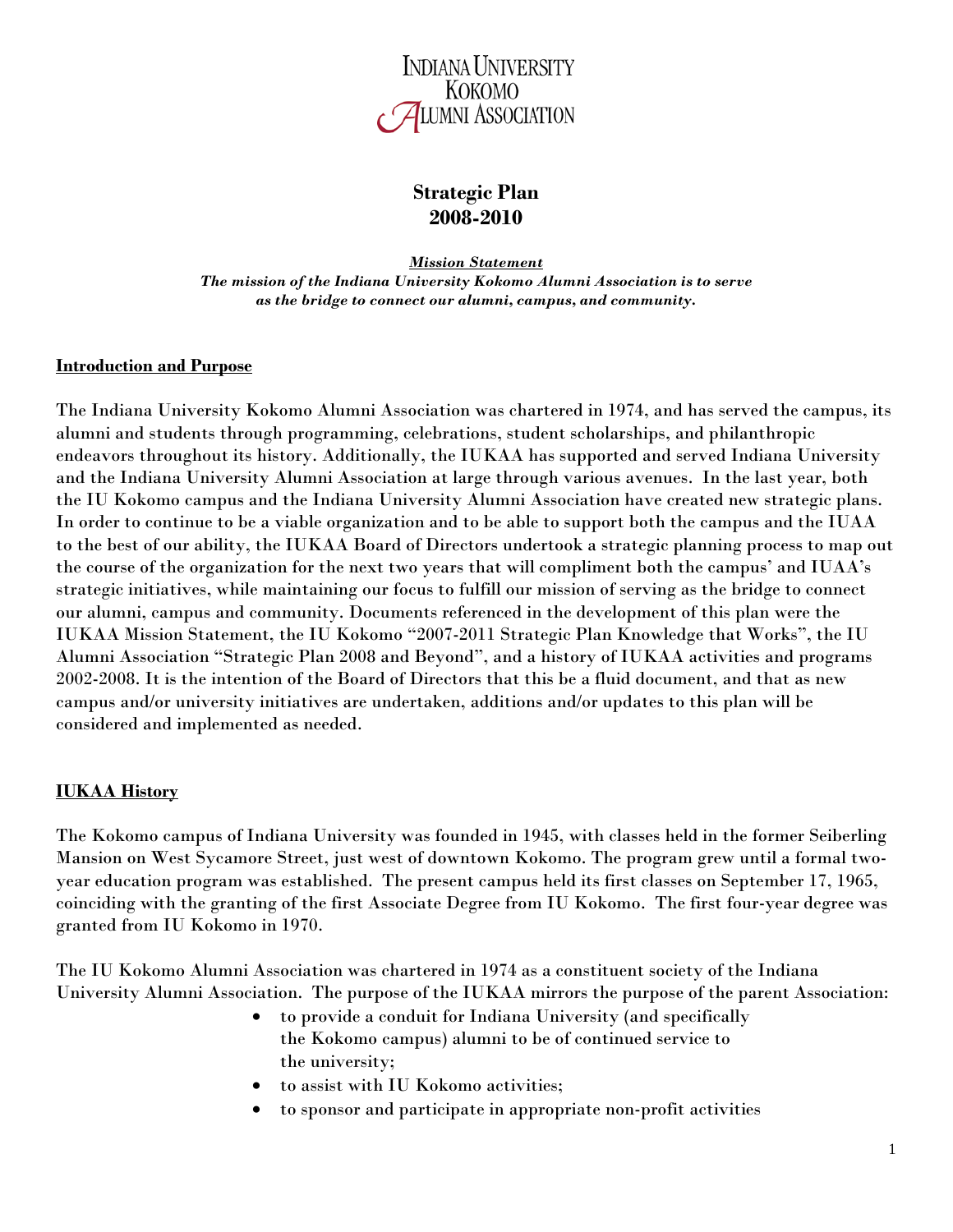that benefit and promote IU Kokomo its students and alumni, and enhances the image of the institution in the community;

• to recognize outstanding students and alumni for significant community service (including service to IU Kokomo).

### **Strategic Goals**

- 1. Assist IU Kokomo with increasing annual fall enrollment to 3,010 by 2011;
- 2. Establish and maintain mutually beneficial partnerships both internally and externally;
- 3. Build meaningful and long-lasting relationships with alumni and friends to foster loyalty and connections with each other, the alumni association and the university and enhance the visibility of the IUKAA and the campus in our service area; increase membership in the IUKAA to 15% by June 30, 2010;
- 4. Serve the university and its diverse alumni, students and friends by promoting diversity within the IUKAA and assisting the campus with diversity initiatives;
- 5. Engage IU Kokomo students in alumni programming and engage them with the IUKAA during their time as students on our campus;
- 6. Support future alumni by offering monetary aid in the form of scholarships to IU Kokomo students.

## **Strategic Plan**

### **Strategic Goal 1: Assist IU Kokomo with increasing annual fall enrollment to 3,010 by 2011.**

Action Steps:

1. Meet with IU Kokomo Admissions staff and Office of Communications and Marketing staff to discuss ways in which the IUKAA can assist in student recruitment

*Timeline*: September, 2008

*Resources needed*: cooperation from Admissions and OCM

*Outcomes*: ideas for the development of a plan to utilize alumni in assisting with student recruitment

*Responsible*: Liz Douglass and Bob Hayes *Progress*: Completed 9/15/2008

2. Develop a plan for assisting with student recruitment

*Timeline*: December, 2008

*Resources needed*: TBA after meeting with Admissions and OCM *Outcomes*: plan with timelines, resources identified and areas of responsibilities outlined; implementation of the plan to begin January 2009 (provided that is ok with Admissions) *Responsible*: Liz Douglass

*Progress: plan completed and adopted January 2009.*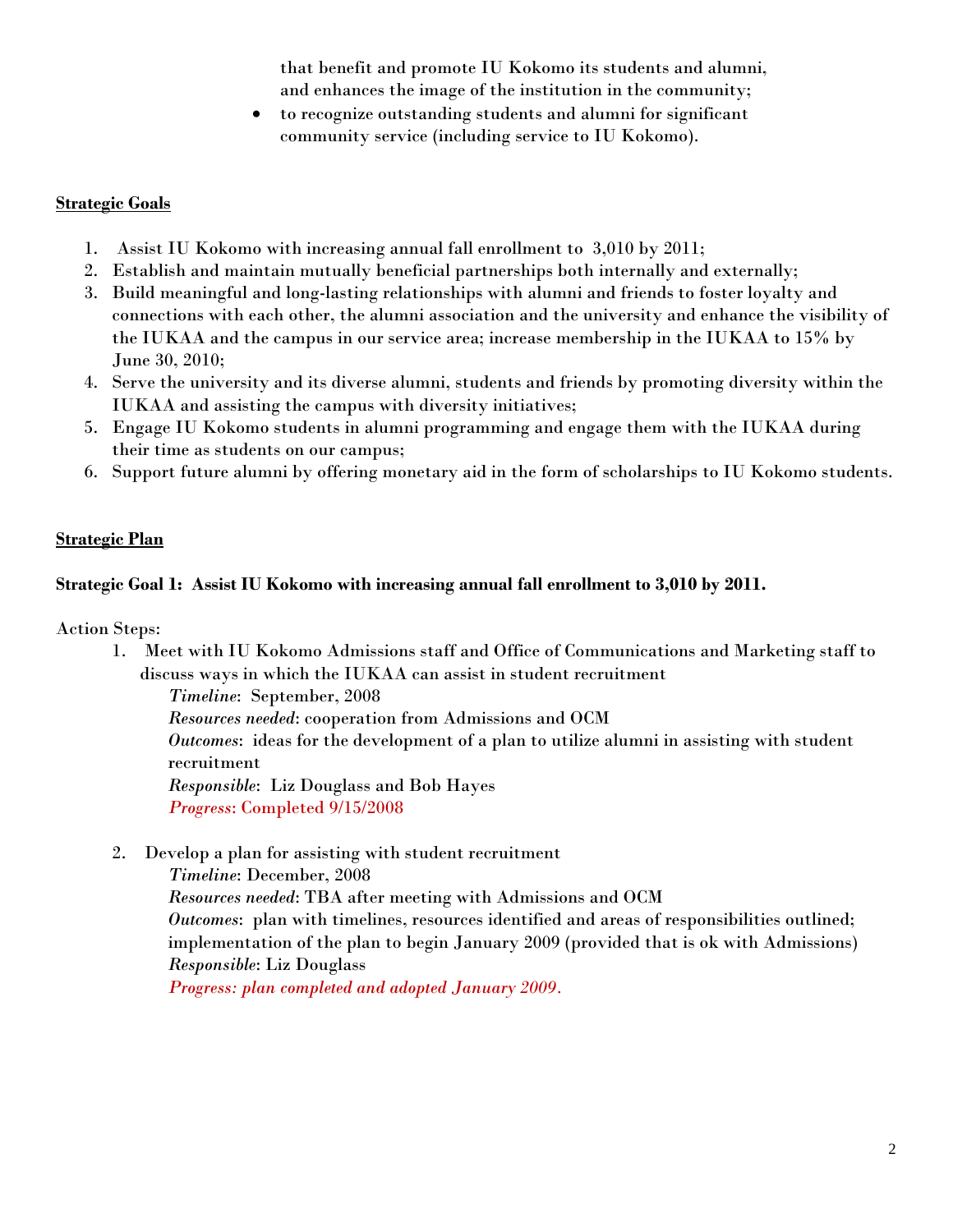3. Develop an IUKAA Speaker's Service to assist with introducing potential students to IU Kokomo and degree programs; enhance visibility in our service area *Timeline*: February, 2008 *Resources needed*: List of potential alumni participants, funding to promote the Service, volunteer and staff time to recruit participants, staff time to compile, maintain, and keep current the speaker's list *Outcomes*: increased visibility of IU Kokomo alumni in our service region, active participation in student recruitment, increased advocacy among graduates on behalf of the campus. *Responsible*:

*Progress: Pending – need to recruit a new chair*

## **Strategic Goal 2: Establish and maintain mutually beneficial partnerships both internally and externally**

Action Steps:

- 1. Identify who current, active partners are *Timeline*: October, 2008 *Resources needed*: volunteer/staff time *Outcomes*: Benchmark/starting point for assessment of who our partners are *Responsible*: Cheryl Schlemmer *Progress: Completed*
- 2. Identify potential new partners and partners that we need to re-engage *Timeline*: December, 2008 *Resources needed*: volunteer/staff time *Outcomes*: List of potential new partners to contact and engage to further advance all areas of the strategic plan *Responsible*: Cheryl Schlemmer *Progress: Completed*
- 3. Develop a plan to engage all partners *Timeline*: February, 2009 *Resources needed*: Volunteer/staff time, funding to cover any expenses associated with recruitment of and/or engagement of partners *Outcomes*: a working plan to engage partners in assisting with the fulfillment of other strategic goals, increased visibility within the campus and the community *Responsible*: Cheryl Schlemmer *Progress: Draft completed; Feb. Board meeting cancelled, will present at March mtg.*

### **Strategic Goal 3: Build meaningful and long-lasting relationships with alumni and friends to foster loyalty and connections with each other, the alumni association and the university; increase membership in the IUKAA to 15% by June 30, 2010.**

Action Steps:

- 1. Appoint a membership committee
	- *Timeline*: September, 2008 *Resourced needed*: none *Outcomes*: committee charged with developing a plan to reach goal of increasing membership to 15% by 6/30/2010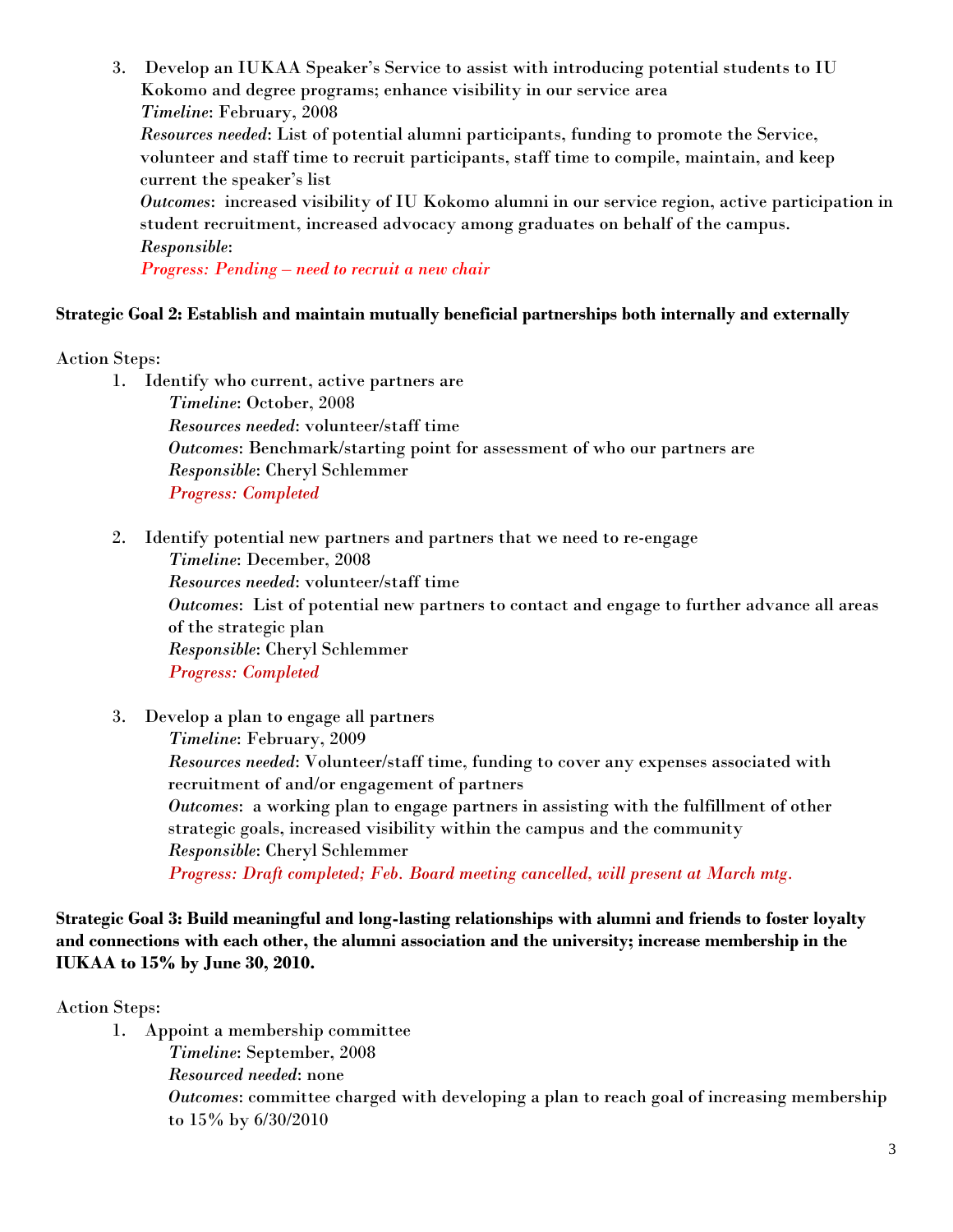*Responsible*: Bob Hayes *Progress:* Complete

- 2. Develop a 2-year plan to achieve membership goal *Timeline*: December, 2008 *Resources needed*: volunteer/staff time *Outcomes*: strategic plan for increasing membership in the IUKAA; increased membership *Responsible*: Membership committee *Progress: Complete*
- 3. Implementation of membership 2-year plan *Timeline*: Beginning January 2009, ongoing *Resources needed*: TBD when plan is complete *Outcomes*: increased membership; increased visibility, increase in program funding *Responsible*: Membership committee, IUKAA Board *Progress: Plan implementation began February 1, 2009.*
- 4. Review of current and past IUKAA programming

*Timeline*: October, 2008 *Resources needed*: staff/volunteer time *Outcomes*: Benchmark of where programming currently is; identify programs that need to be dropped/modified, identify areas where programming is lacking *Responsible*: IUKAA Board *Progress: review completed 10/21/08*

5. Develop programming for alumni to foster active engagement with the campus and the alumni association as well as with one another throughout the IU Kokomo service area

*Timeline*: Ongoing *Resources needed*: volunteer/staff time; funding (amts dependent upon specific programs); marketing *Outcomes*: new relationships between alumni, alumni and IUKAA, alumni and the campus, and alumni and their communities; increased membership, enhanced visibility throughout our service area *Responsible*: Programming Committee

- 6. Develop and implement a 10,000 living alumni celebration
	- *Timeline*: 2009-10 academic year

*Resources needed*: volunteer/staff time, funding for various programs, marketing of various events included in the celebration, cooperation of the campus and IUAA

*Outcomes*: increased visibility for both the IUKAA and campus throughout our service region, re-engagement of alumni, increased membership

*Responsible*: Deanna Crispen and Bob Hayes, Steering Committee, alumni relations staff *Progress: We need to delay this by one year; celebration will take place 2010-11 academic year.*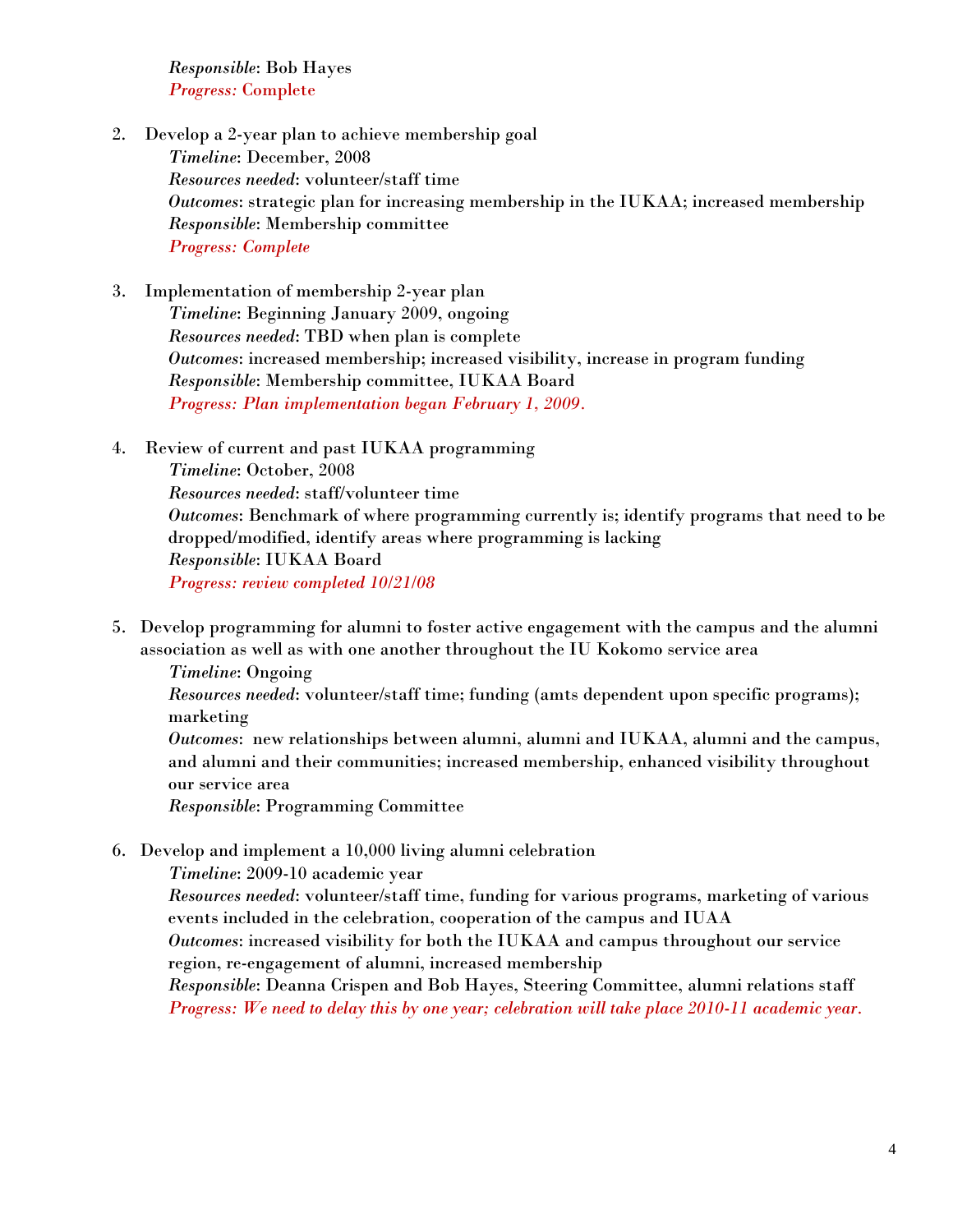### **Strategic goal 4: Serve the university and its diverse alumni, students and friends by promoting diversity within the IUKAA and assisting the campus with diversity initiatives**

Action Steps:

1. Meet with Admissions office staff to determine how the IUKAA might assist in recruitment of diverse students to IU Kokomo

*Timeline*: September 2008 *Resources needed*: volunteer/staff time *Outcomes*: ideas on how we can engage alumni in recruitment of students from underrepresented groups; increased visibility *Responsible*: Bob Hayes and Liz Douglass *Progress: Completed* 

2. Assist with the re-establishment of a Neal-Marshall chapter in our service area

*Timeline*: March, 2009 *Resources needed*: cooperation with the IU Neal-Marshall Alumni Club; volunteer/staff time; funding for programming/marketing of chapter *Outcomes*: increased membership with greater diversity in that increase, greater visibility, diverse group from which to recruit volunteers for student leadership program *Responsible*: Membership Committee, Bob Hayes *Progress: meeting w/Clarence Boone from IUAA scheduled for 3/16/09*

3. Maintain inclusiveness within the Board of Directors of the IUKAA

*Timeline*: Ongoing *Resources needed*: none *Outcomes*: a Board of Directors that is representative of all of our graduates, and that leads by example *Responsible*: IUKAA Board of Directors

4. Present inclusiveness and diversity in IUKAA programs and publications

*Timeline*: Ongoing *Resources needed*: none *Outcomes:* Increased awareness of our diverse alumni populations; increased visibility to our diverse audience *Responsible*: IUKAA Board of Directors and alumni relations office staff

5. Assist the campus in the recruitment of diverse students, faculty and staff by serving on search and screen committees for Deans and senior administrators when asked

*Timeline*: Ongoing *Resources needed*: volunteer time *Outcomes*: alumni participation in the search and screen process; increased alumni engagement with the campus *Responsible*: Bob Hayes (to meet with Chancellor Green to discuss possibilities of alumni participation) *Progress:* Meeting w/Chancellor completed 9/15/2008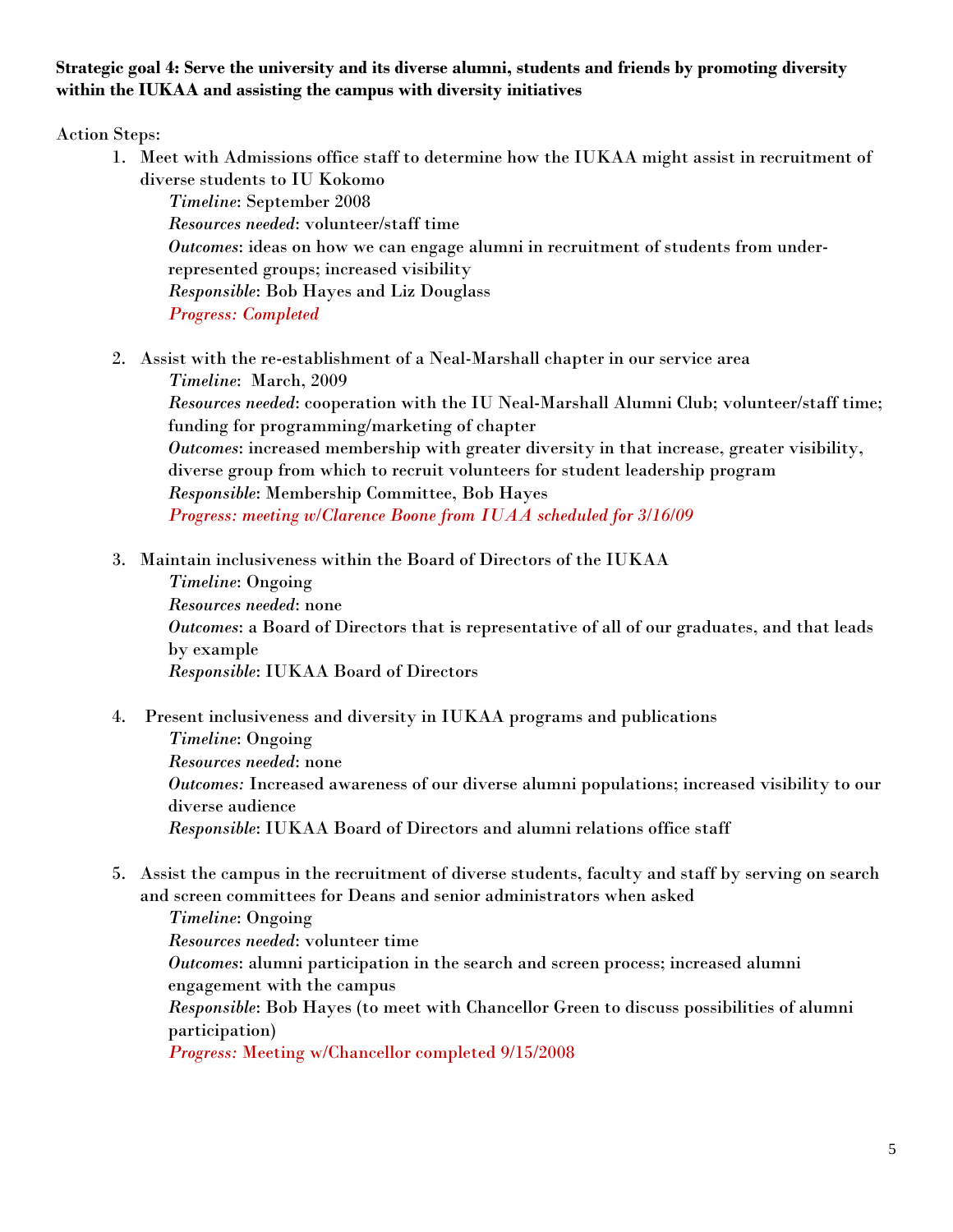6. Host an international event/festival

*Timeline:* 2009-10 academic year

*Resources needed*: volunteer/staff time, event plan, funding for marketing and event expenses, cooperation of campus community

*Outcomes*: Enhanced visibility with alumni and communities in our service area, help prepare students to live in a diverse and multi-cultural world

*Responsible*: Amanda Jolliffe

### **Strategic goal 5: Engage IU Kokomo students in alumni programming and engage them with the IUKAA during their time as students on our campus**

Action Steps:

- 1. Re-establish the Student Alumni Association on campus *Timeline:* October, 2009 *Resources needed*: volunteer/staff time *Outcomes:* a core group of students to participate in student alumni programming, increased visibility; introduction of the alumni association and programs before students leave campus, increased membership upon graduation *Responsible*: Cheryl Schlemmer, IUKAA Board, SAA President *Progress: SAA membership recruitment completed*
- 2. Distribute Code of Responsibilities to new students and to new graduates
	- *Timeline*: Ongoing

*Resources needed*: funding for printing of Code; cooperation of UDIV for distribution of Code at New Student Convocation; cooperation of Registrar's Office to insert Code into diploma covers

*Outcomes*: increased visibility, enhanced image of the IUKAA

*Responsible*: Alumni Relations office staff

*Progress: Code distributed to all freshmen who participated in New Student Convocation Aug. 2008*

3. Develop a leadership program for SAA members

*Timeline*: March, 2009

*Resources needed*: volunteer/staff time, funding for program expenses, marketing *Outcomes*: value added for SAA membership; increased visibility on campus, engagement of alumni/community partners with students *Responsible*: Cheryl Schlemmer and SAA President

4. Continue to fund the IU Kokomo Alumni Association Scholarship Endowment to provide financial assistance to IU Kokomo students

### *Timeline*: ongoing

*Resources needed*: fundraising programs to further fund endowment (the scholarship endowment was funded with \$10,000 in the spring of 2008), marketing of scholarship availability